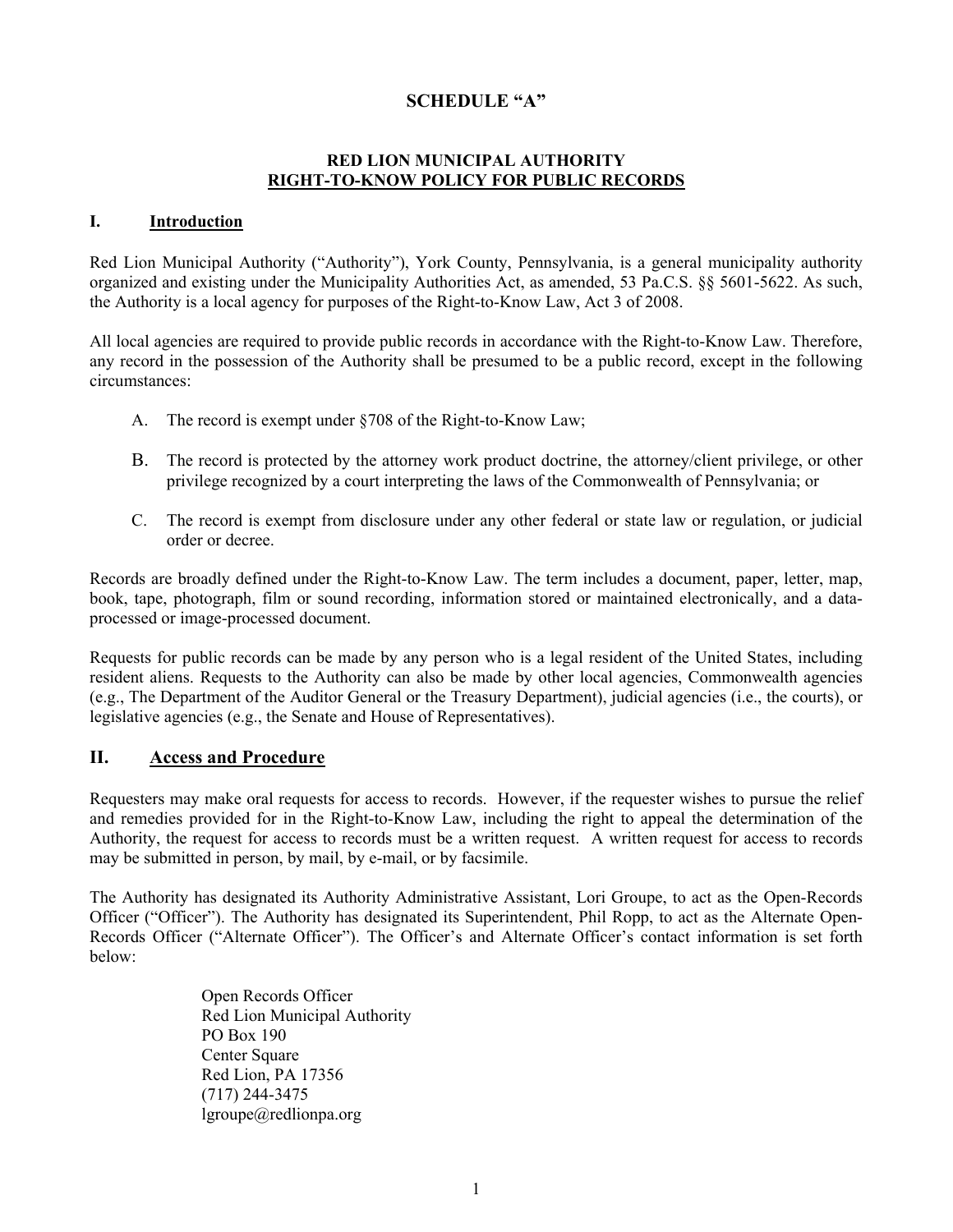Questions regarding this policy may be directed to the Officer at the telephone, address or email listed above.

All written requests must be addressed to the Officer, and all such requests must be submitted in person, by mail, by e-mail or by facsimile. In the event that a written request for records is addressed to a Authority employee other than the Officer, the Authority employee shall promptly forward such requests to the Officer.

Written requests should identify or describe the record sought with sufficient specificity to enable the Authority to ascertain which records are being requested. Unless otherwise required by law, a written request need not include any explanation of the requester's reason for requesting the records or the intended use of such records. A form which may be used to file a request is posted on the Authority's internet website at www.emanchestertwp.com. The Authority shall assign a tracking number to each filed form so as to track the Authority's progress in responding to requests under the Right-to-Know Law.

The Authority shall have the right to collect all fees due for the records prior to delivering the records to a requester. Once the records have been collected and the fee for those records has been determined, the Officer will notify the requester in writing of the availability of the records and the fees due. The fees shall be as authorized by a resolution of the Authority, and shall be basedon the fees authorized by the State's Office of Open Records. Prior to granting a request for access in accordance with the Right-to-Know Law, the Authority may require a requester to prepay an estimate of the fees authorized by law if the fees required to fulfill the request are expected to exceed \$100.00. Except as otherwise provided by statute, no other fees may be imposed unless the Authority necessarily incurs costs for complying with the request, and such fees must be reasonable.

A record being provided to a requester shall be provided in the medium requested if it exists in that medium; otherwise, it shall be provided in the medium in which it exists. In other words, the Authority shall not be required to create a record which does not currently exist or to otherwise compile, maintain, format or organize a record in a manner in which it does not currently compile, maintain, format or organize such record.

Upon receipt of a written request for a public record, the Officer shall do the following:

- A. Note the date of the receipt on the written request;
- B. Compute the day on which the five-day period (see discussion of response, below) will expire, and make a notation of that date on the written request; and
- C. Create a file for the retention of the original request, a copy of the response, a record of written communications with the requester, and a copy of other communications.

### **III. Authority's Response**

Upon receipt of a written request for access to a record, the Authority shall make a good faith effort to determine if the record requested is a public record and whether the Authority has possession, custody or control of the identified record. When doing so, the Authority will respond as promptly as possible under the circumstances existing at the time of the request. Under the Right-to-Know Law, the Authority must send a response within five (5) business days of receipt of the written request for access, or else the written request shall be deemed denied. For purposes of this policy, a business day is any Monday, Tuesday, Wednesday, Thursday or Friday, during hours when the office is open as established by the Authority, except those days when the Authority's office is closed for all or part of a day due to a state holiday.

Upon receipt of a written request for access, the Officer shall determine if one of the following applies:

- A. The request for access requires redaction of a record in accordance with the Right-to-Know Law;
- B. The request for access requires the retrieval of a record stored in a remote location;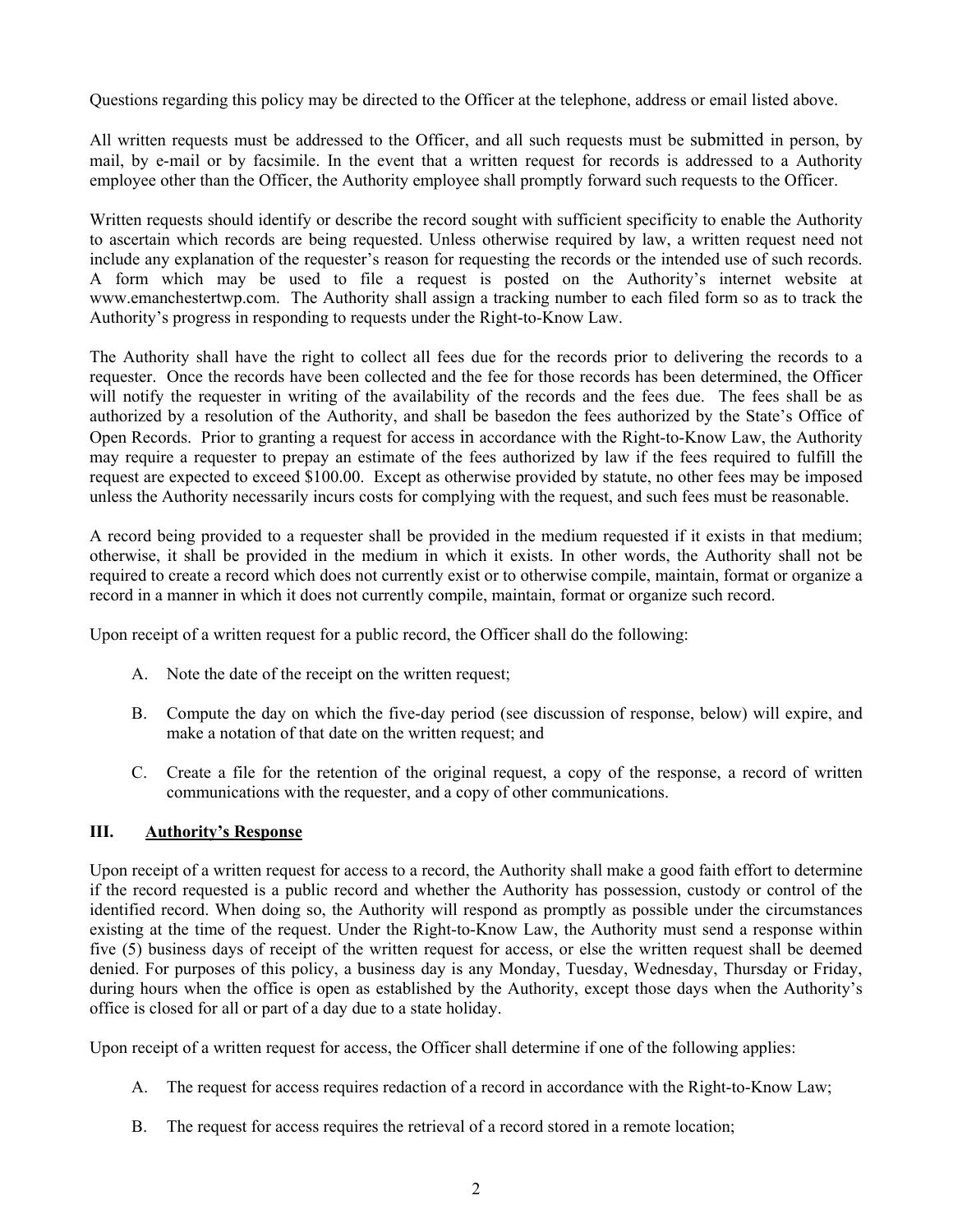- C. A timely response to the request for access cannot be accomplished due to bona fide and specified staffing limitations;
- D. A legal review is necessary to determine whether the record is a record subject to access under the Right-to-Know Law;
- E. The requester has not complied with the Authority's policies regarding access to records;
- F. The requester refuses to pay applicable fees authorized by the Right-to-Know Law; or
- G. The extent or nature of the request precludes a response within the required time period of five (5) business days.

Upon a determination that one or more of the factors listed above applies, the Officer shall send written notice to the requester within five (5) business days of receipt of the request for access. The notice shall include a statement notifying the requester that the request for access is being reviewed, the reason for the review, a reasonable date that a response is expected to be provided, and an estimate of applicable fees owed when the record becomes available. Information which the Authority redacts in accordance with the Right-to-Know Law shall be deemed a denial.

If the date that a response is expected to be provided is in excess of thirty (30) days, following the five (5) business days allowed for above, the request for access shall be deemed denied unless the requester has agreed in writing to an extension to the date specified in the notice. If the requester agrees to the extension, the request shall be deemed denied on the day following the date specified in the notice if the Authority has not provided a response by that date.

For purposes of this policy, the "mailing date" shall be the date affixed to a: (1) response from the Officer to a request, which is to be the date the response is deposited in the U.S. mail; (2) final determination from the Officer, which is to be the date the final determination is deposited in the U.S. mail.

### **IV. Appeal of Authority's Determination**

If a written request for access to a record is denied or deemed denied, the requester may file an appeal with the state's Office of Open Records within fifteen (15) business days of the mailing date of the Authority's response or within fifteen (15) business day of a deemed denial. The appeal shall state the grounds upon which the requester asserts that the record is a public record, and shall address any grounds stated by the Authority for delaying or denying the request.

The state's Office of Open Records has established an internet website at www.openrecords.state.pa.us with information relating to the Right-to-Know Law, including information on fees, advisory opinions and decisions, plus the name and address of all Open-Records Officers in the Commonwealth of Pennsylvania. The name, address, telephone number, and e-mail address for the Appeals Officer of the Office of Open Records and for the Office of Open Records is:

> Terry Mutchler Commonwealth of Pennsylvania Office of Open Records Commonwealth Keystone Building 400 North Street, Plaza Level Harrisburg, PA 17120-0225 Telephone: 717-346-9903 E-mail: openrecords@state.pa.us